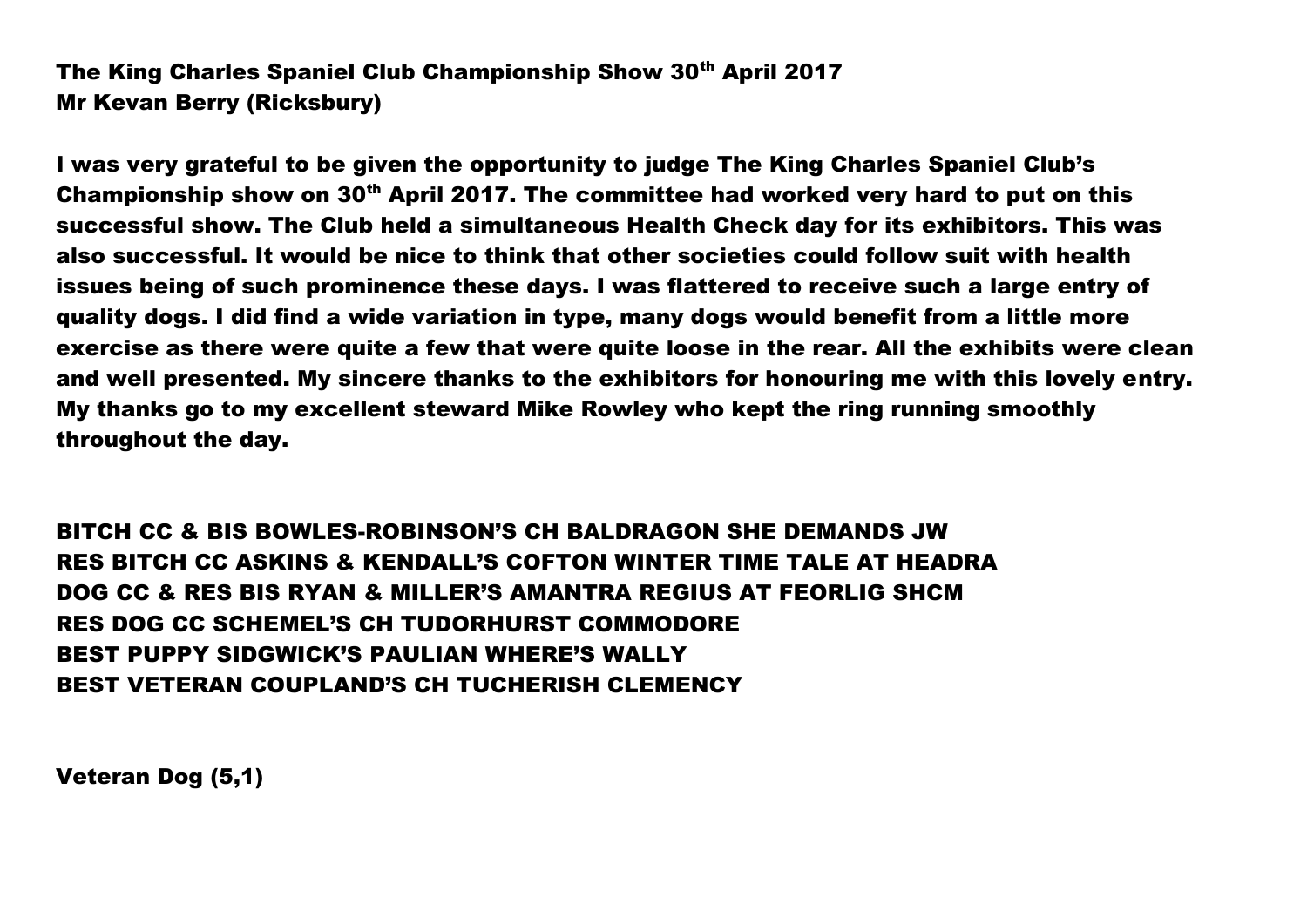1) Sidgwick's Paulian Patented -7 year old well broken tri colour, he has a lovely head and kind dark eyes which were well set. Very good neck and shoulders and a balanced body and he moved soundly.

2) Austin's Baldragon Big It Up -12 year old well broken tri colour with lovely dark sparkling eyes. A little long in the body but has excellent bone and still retains the rich bright tan and moved soundly

3) Austin's Oh Dandy Boy Hero

### Minor Puppy Dog (5)

Gillhespy's Lorphil Lost Treasure – a lovely headed tri coloured dog with a very colourful face, beautiful dark well set eyes and good nose placement. His body, is short and compart, however, he is still a little uncoordinated at the moment, a quality puppy of nice size. Hardiman's Tovarich The One and Only – Blenheim, well broken, lovely size, good head, richly marked colour, coat of good texture, nice bone, a quality puppy and like the winner still needing time to settle.

Pennington's Chacombe Royal Monarc

#### Puppy Dog (3)

Sidgwick's Paulian Where's Wally - lightly marked quality tri colour with a pleasing head, again with the desired kind dark eye, good nose placement and nice width of under jaw. He has good neck and shoulders and a level top line whilst moving. He is a little unsettled on the move but he is a sound mover. I was happy to award him best puppy dog but needs to control his tail carriage. BPIS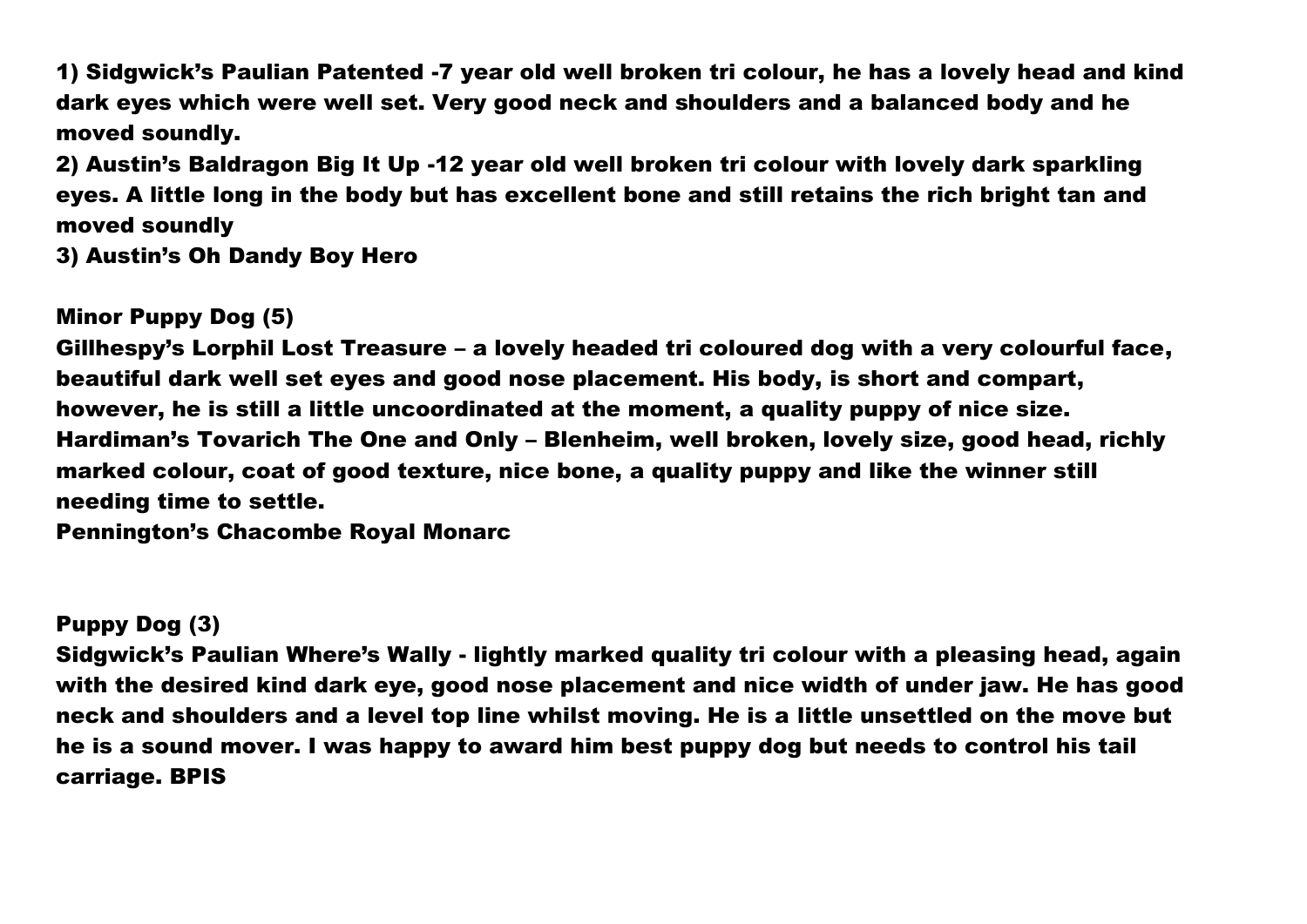Boundy's Cofton Glenfiddich for Rudyfield - a quality black and tan, a little rangy at the moment, a pleasing head with excellent tan. He has a happy disposition and a good body if slightly long.

Pearce's Downsbank Troubador over Ozzymoon

Junior Dog (6,1)

Portingale's Jacrianna Kings Ransome - This dog I found quite outstanding and a beautiful example of breed type and so well balanced, has a lovely head, good ear set, dark sparking eyes, good nose placement, a very well balanced body, excellent bone, very promising indeed and close up for top honours today. Sidgwick's Pauline Where's Wally Rushton's Justacharma He Is So Magic at Tiflin

# Novice Dog (2)

- 1. Schilizzi & Healy-Gates' Chacombe Iggle Piggle I was really taken with this nice sized tri coloured dog, a most appealing head, again with a kind expression, good body proportions, delightful temperament and he can move soundly one he puts his brain into gear.
- 2. Austin's Dragonhead of Winter Nice type tri colour with good bright tan, old type head, good bone, sound mover, just a little up to size

Yearling Dog (7,1)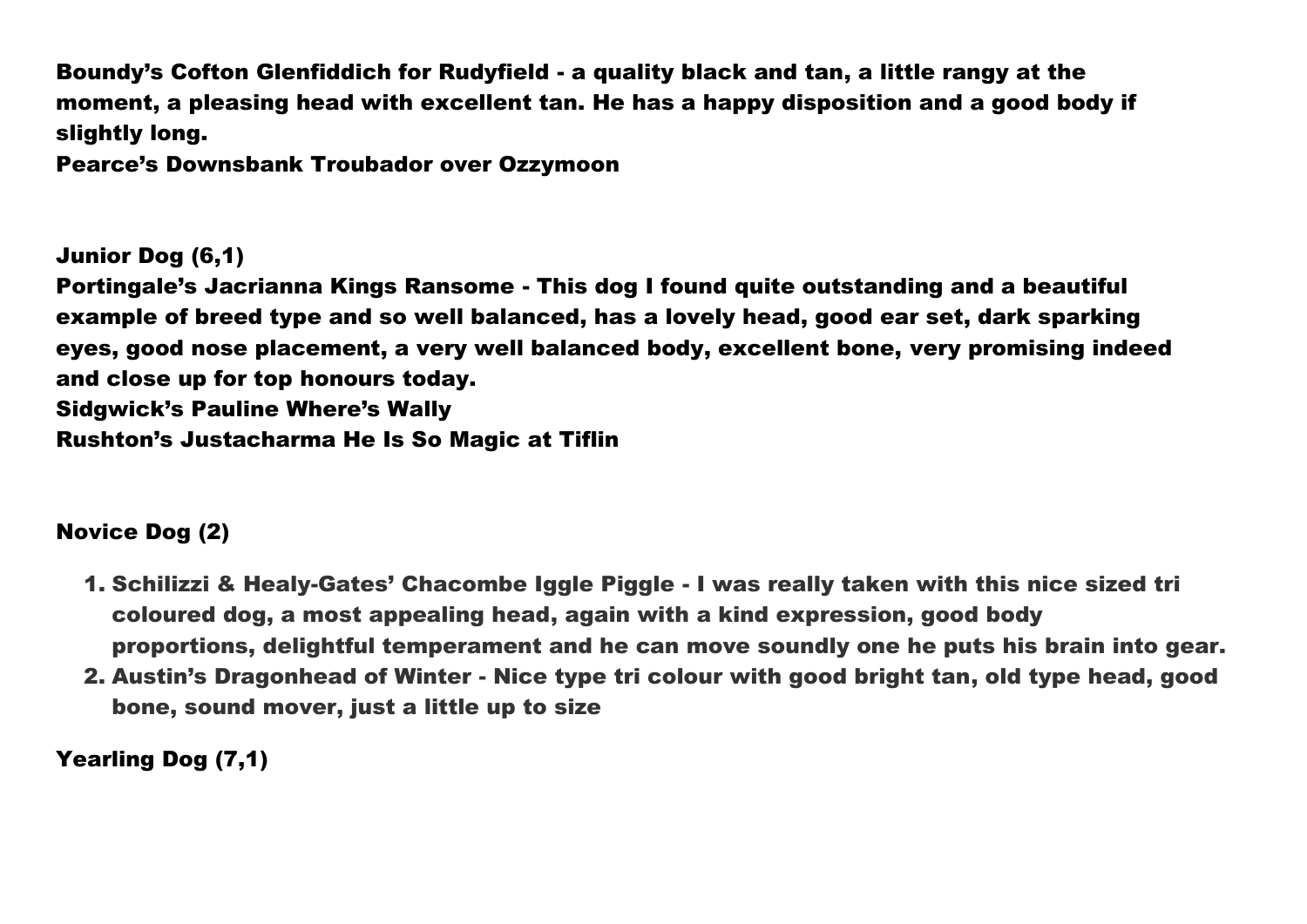- 1. Goodwin's Diggle Dandelion JW a richly marked Blenheim with excellent bone, a very sound and stylist moving dog, extremely rich chestnut and a soft silky textured coat, pleasing head, good dark pigmentation and excellent width to under the jaw. A quality exhibit.
- 2. Coupland's Tucherish Guilty Verdict this quality tri colour needs time to body up, I found him a little slack throughout but his size and type appealed enormously, a lovely head with the sweetest expression, good underjaw and a correct neck and shoulders but as I said does need time.
- 3. Singleton's Marchog Mac Tartan Celxo

## Post Graduate Dog (14,1)

- 1. Schemel's Tudorhurst Athos a pleasing tri colour with a lovely textured coat, distinctly marked with excellent tan, pleasing head, nice eye set, good nose placement and he certainly knows how to move.
- 2. Stewart's Kasamanda Just a Dream for Marchog many of the same remarks apply to this dog as the winner but needs to settle on the move.
- 3. Smith's Justacharma Magic is Here

# Limit Dog (14,1)

1. Ryan & Miller's Amantra Regius of Feorlig ShCM - a lightly marked Blenheim of nice type, this was the on-form dog on the day. He has excellent body proportions, being very solid with a deep well sprung rib, cobby in stature, he has excellent bone, moves soundly and correctly both ways, has a spirit level topline each time I looked at him. Pleasant headed with good dark eyes, good width of under jaw and nice nose placement. His sound free easy action on the move took him through to the DCC and RBIS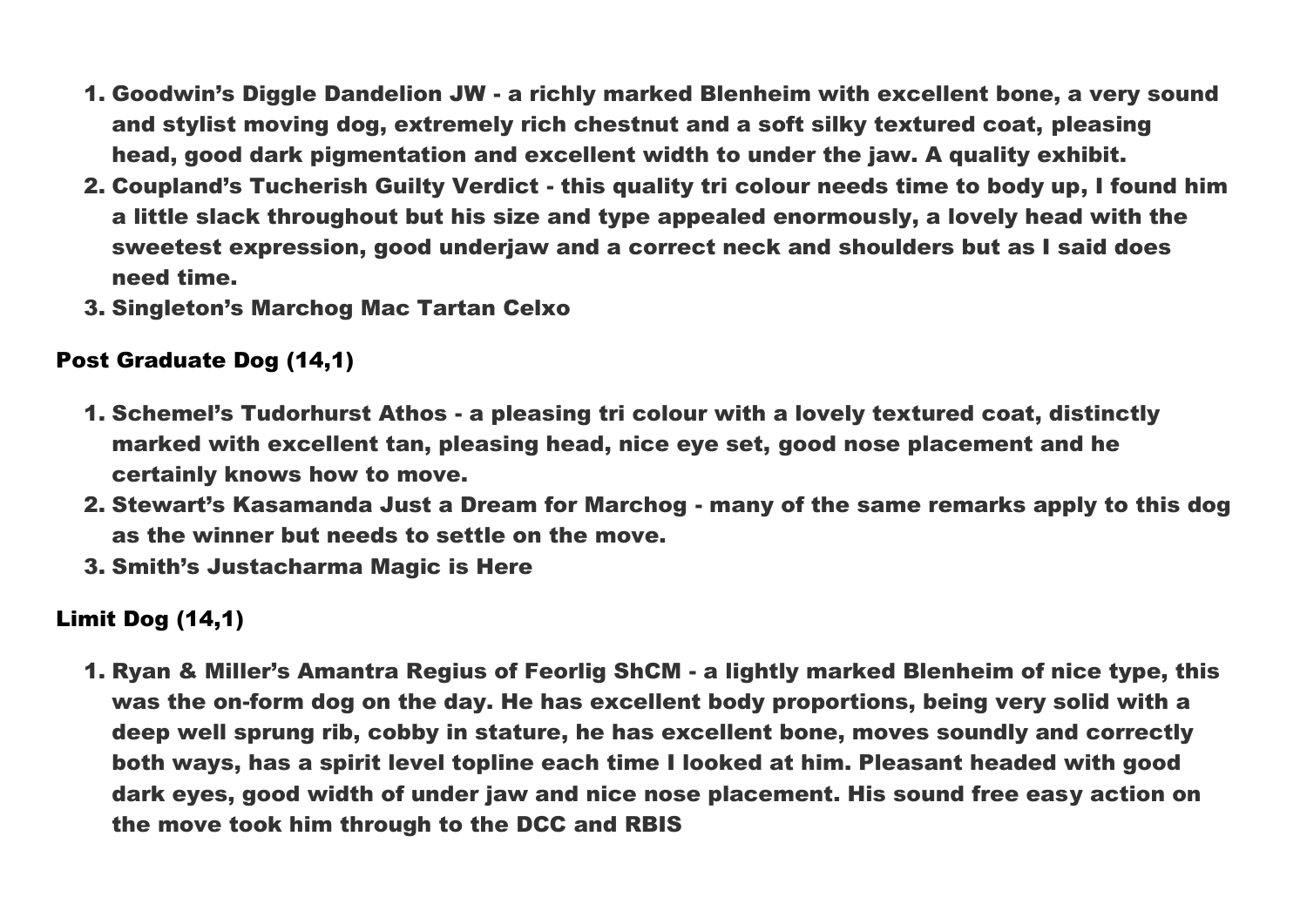- 2. Pennington & Ashburn's Chacombe Whats Wanted Correct sized tri colour with the most appealing head, beautiful dark eyes well set, good nose placement and again the correct width of under jaw. Nice neck and shoulders and good top line, a cobby little dog in good coat and condition. I liked this dog very much but was a little unsettled on the day.
- 3. Bowles-Robinson's Baldragon Brecon JW

## Open Dog (7,1)

Schemel's Ch Tudorhurst Commodore - tri in full coat with his coat being of correct texture, lovely head, good eye set and nose placement and again with the correct under jaw, excellent neck and shoulders, beautiful proportions throughout. He has wonderful bone and moves soundly back and front. I was happy to award him the RDCC today.

Bailey's Aldoricka The Maverick - nice sized tri colour dog with well broken markings and good dark pigmentation, pleasant headed, nicely proportioned body. He is certainly showing the lasting qualities of the breed.

Hunter's Maynorth Shades of Heaven at Hooebarton

# Special Open B/T Dog (2)

1) Maddison's Mitapip Midnight Marauder - in excellent coat and condition, the coat being of good texture. A dog very nice to go over on the table but very unsettled on the move.

1. Bailey's Aldoricka Smokey Robinson - nice size, pleasing type, moving quiet erratically

Special Open Ruby Dog (2)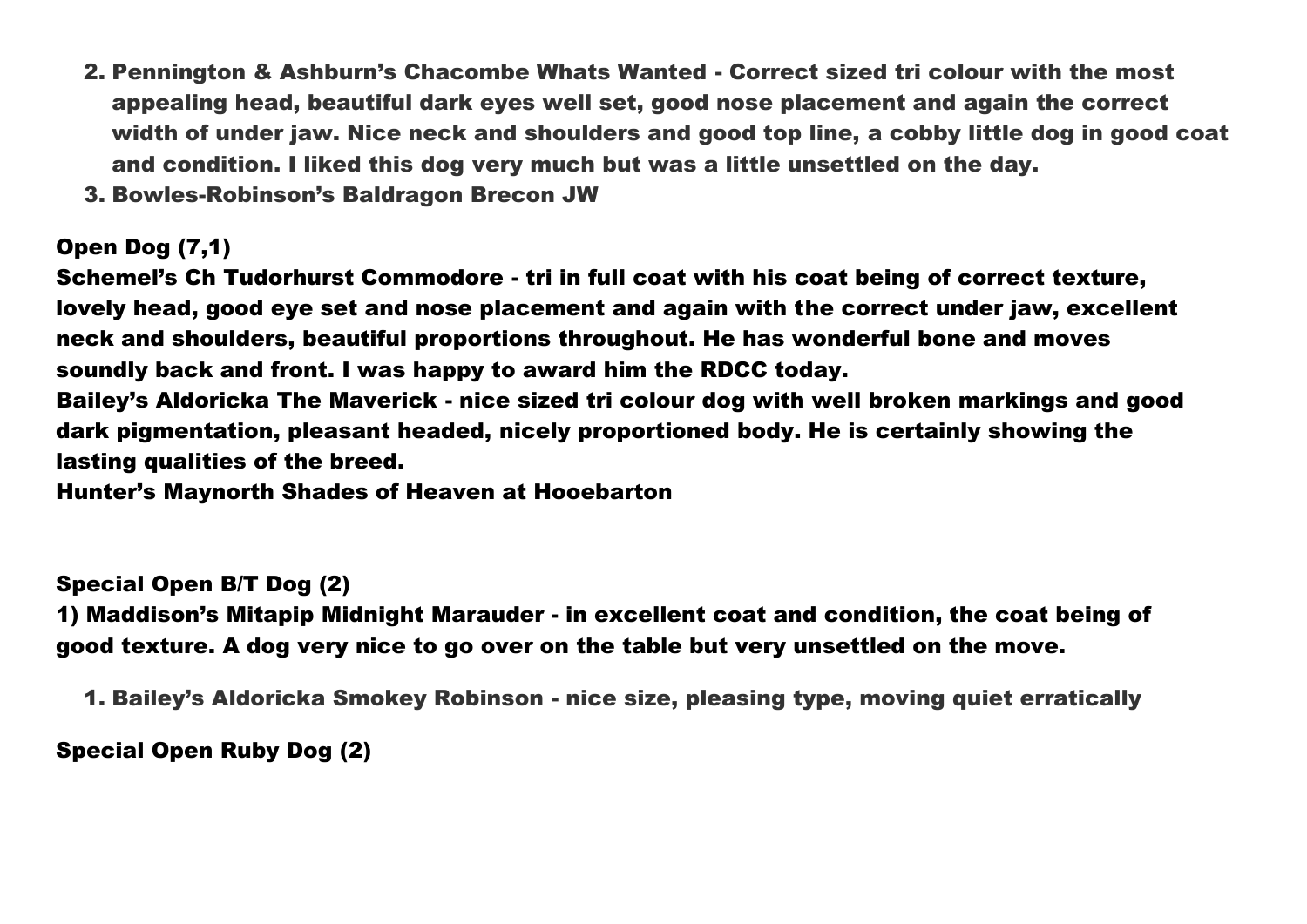- 1. Gillhespy's Lorphil Red River JW A lovely headed dog with exceptional deep rich colouring, excellent body proportions, he moved soundly back and front but would have liked him carrying a little more weight.
- 2. Constable's Mitapip Rich Ruby not in the coat of the winner and again unsettled on the move but of nice type, size and quality.

# Special Open Tri Dog (6)

- 1. Pennington's Ch Tudorhurst Diamond in a lovely coat and condition, he also retains the lasting quality of this breed. He has a lovely head and is so well balanced in body. Excellent bone and is sound back and front.
- 2. Smith's Ch Headra's Truly Magic is Justacharma again of lovely breed type and like the winner sound and well balanced. Excellent mover back and front, two very similar dogs size wise. I just preferred the more open markings of the winner.
- 3. Gillhespy's Joshua De Melcourt JW

### Special Open Blen Dog (5,3)

1) Ryan's Ch/Ir/Int Ch Charnell Brando at Cavalli - a well presented Blenheim with a well broken coat of soft silky texture, lovely size, good bone, sounder mover, pleasant head with good dark eyes. A deserving winner.

2) Pennington's Tudorhurst Aramis - another pleasing exhibit from this kennel, well presented. He has a pleasant head, a little loose in the rear, in lovely coat and condition.

Veteran Bitch (4)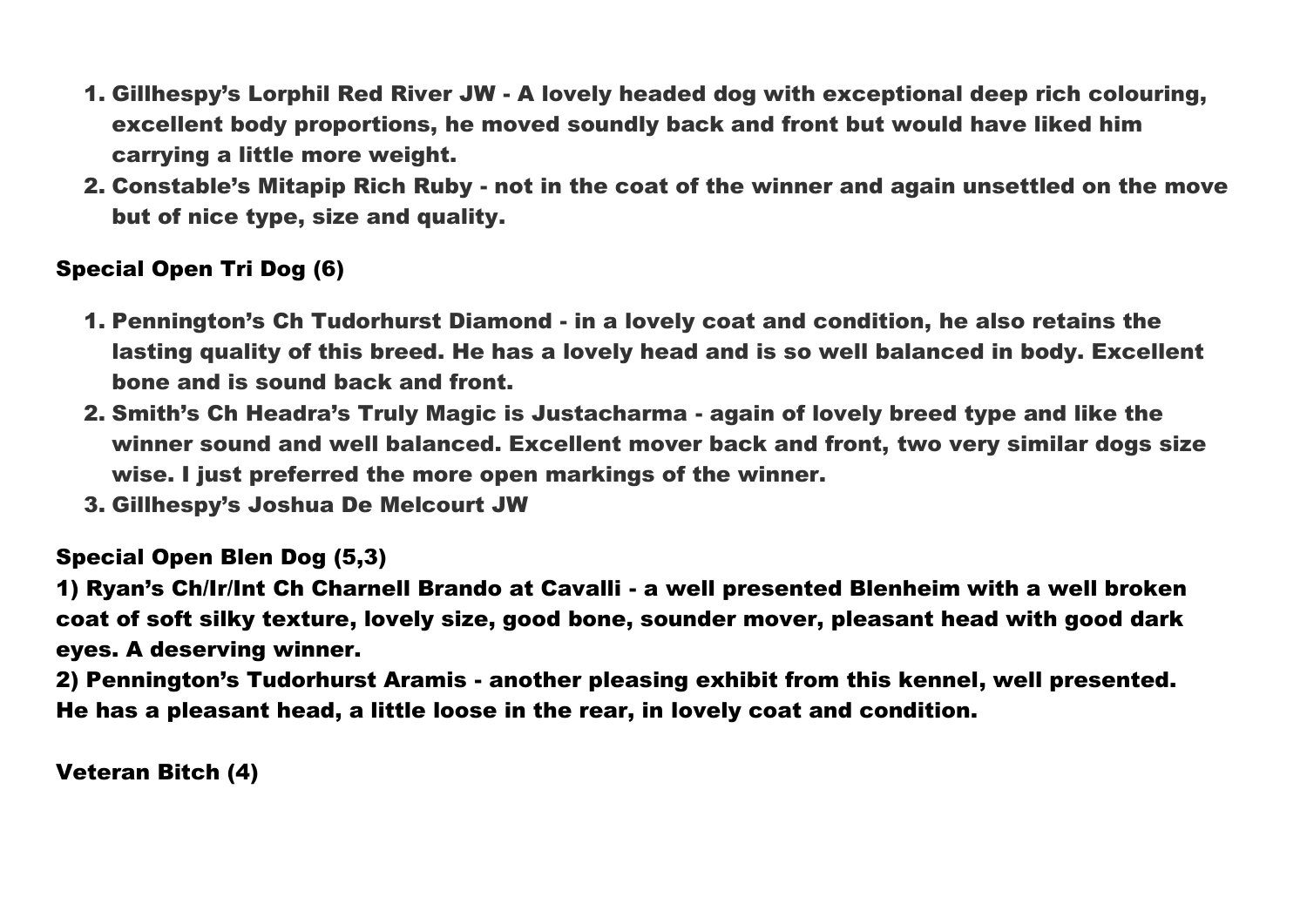- 1. Coupland's Ch Tucherish Clemency lovely bitch of ideal size and excellent proportions, lightly marked coat. Moved soundly back and front, hard to believe she is almost 10 years old. Delighted to give her Best Veteran in Show.
- 2. Bailey's Maibee Margot at Aldoricka a well-marked Blenheim of good rich colour, pleasing head, good bone. She retained a level top line on the move. At almost 10 years old she is a credit to her late breeder
- 3. Stone's Maynorth Fallen from Heaven

# Minor Puppy Bitch (5,2)

Austin & Baker's Cofton Dancing Through Life - a most promising tri colour with lovely markings, excellent rich tan. She has a beautiful head with a soft pretty expression, good nose placement and again correct width of under jaw. I liked her body proportions enormously, she was in good coat and condition. To be critical I would like a little more body weight on her to complete the picture. Has a lot of potential best bitch puppy Mochrie's Downsbank Vesper - pleasing headed bitch, unfortunately not as settled on the move as the winner. She is of correct size but she lacked the presence of the winner. Blewett & Smith's Othmese Celtic Perdita

Puppy Bitch (6,1)

Austin & Baker's Cofton Dancing Through life

Melville & Jackson's Amantra Regal Star - black and tan of lovely breed type, very correct head with a nice dome. She has the sweetest expression and is of a lovely size, unlucky to meet the winner.

Gurtner's Madeleine De Melcourt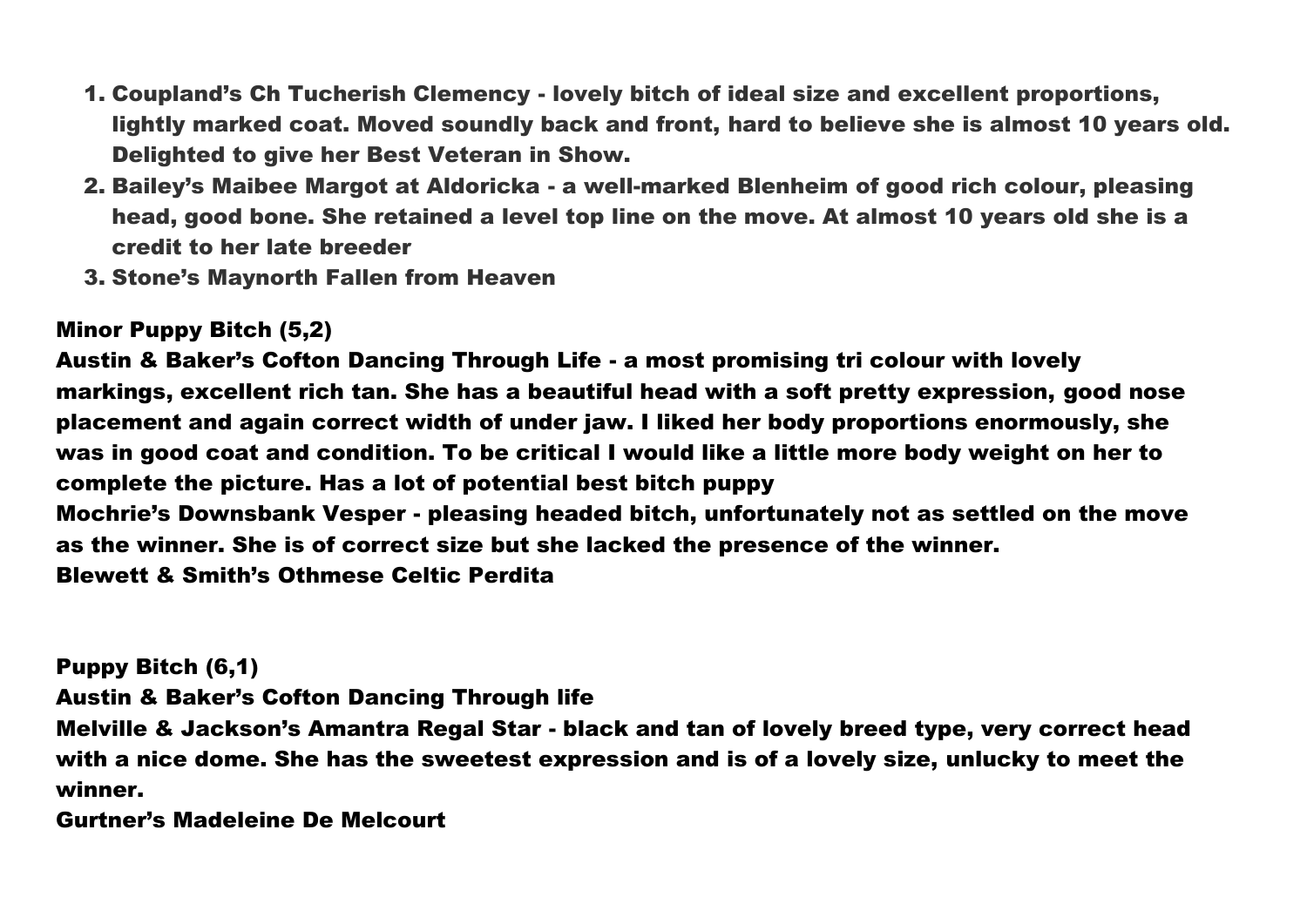# Junior Bitch (8,1)

- 1. Portingale's Jacrianne Simply Bewitched litter sister to Junior Dog winner and again many of the same remarks would apply to this bitch. Very cobby in body, good bone, excellent mover and most appealing head with gorgeous eyes.
- 2. Coupland's Winie Od Dvou Orechu and Tucherish another promising black and tan who obviously enjoys her food, she has good body proportions and excellent spring of rib, lovely pigmenation the sweetest of heads and excellent tan.
- 3. Lindley's Justacharma Magic Is for You at Meglind

## Novice Bitch (2,1)

1. Dolan's Carleeto Sole Mio - 20-month-old tri colour, lovely size, has good tan, just lacking a little glamour and could put more into her movement

### Yearling Bitch (6)

- 1. Askins & Kendall's Cofton Winter Time Tale at Headra a perfectly balance young lightly marked Blenheim. She has excellent spring of rib, a spirit level top line, excellent bone, so well bodied, very pleasant head with good pigmentation. Her dark appealing eyes I found irresistible. A great personality. RBCC
- 2. Boyer's Downsbank Tipsy on Fizz lovely tri colour with broken coat of correct texture, pleasing head with an excellent dome, good dark eyes and excellent pigmentation. Moved nicely around the ring.
- 3. Williams' Kasamanda My Serendipity

### Post Graduate Bitch (11)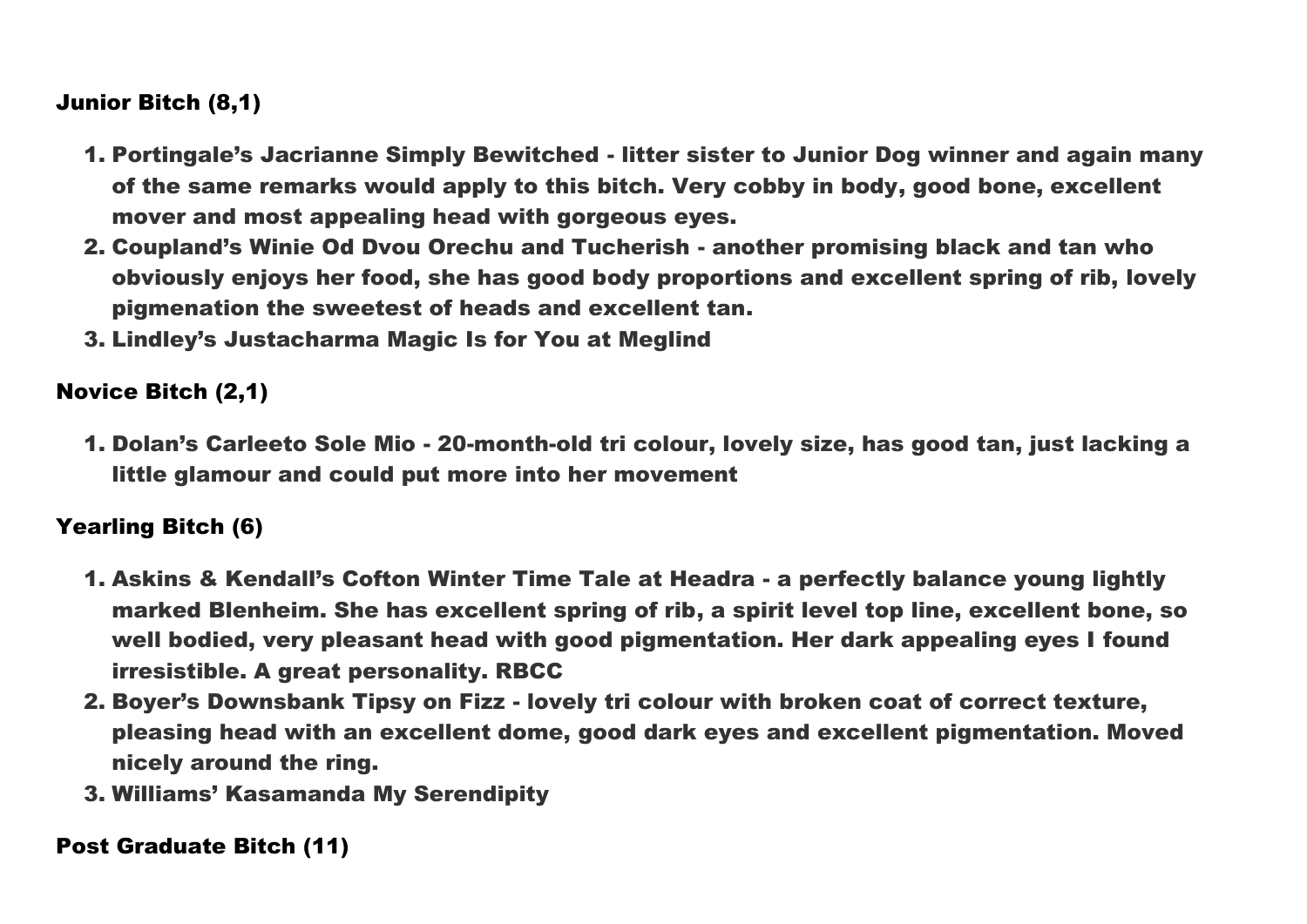- 1. Stewart's Marchog MacFlannelette two black and tans headed this class, both lovely size and both have excellent bone and are sound stylish movers. The winner's eyes just clinched the class and she had that little bit more cushioning than the second but two lovely whole colours.
- 2. Hardiman's Tovarich Teanna very little to separate these two
- 3. Sidgwick's Corrinwood Chloe at Paulian

# Limit Bitch (8)

### This was an interesting class as all were tri colours

- 1. Ryan & Miller's Clussexx Reign It in Cavallibrook This well broken tri colour has the most beautiful head with good dome, good eye set and nose set, excellent width of under jaw, nice neck and shoulders, good body proportions. She was lacking coat on the day but given time she could do a lot of winning, a very good show girl.
- 2. Southam's Penemma Millie the Minx 3  $\hat{\mathbf{Q}}$  year old tri colour, lightly marked coat, lovely type and quality, compact in body, good spring of rib and a level top line, moving soundly back and front.
- 3. Goodwin's Lanola Mademoiselle JW

# Open Bitch (4,1)

- 1. Coupland's Ch Tucherish Julie Christie a lovely headed tri colour with excellent tan markings, she has a beautiful domed skull, lovely eye set and nose placement. A beautifully balance little bitch moving and showing well.
- 2. Gillhespy's Lorphil's Design again a nice size and type, cobby and compact, has a wonderful tan and good dark eyes.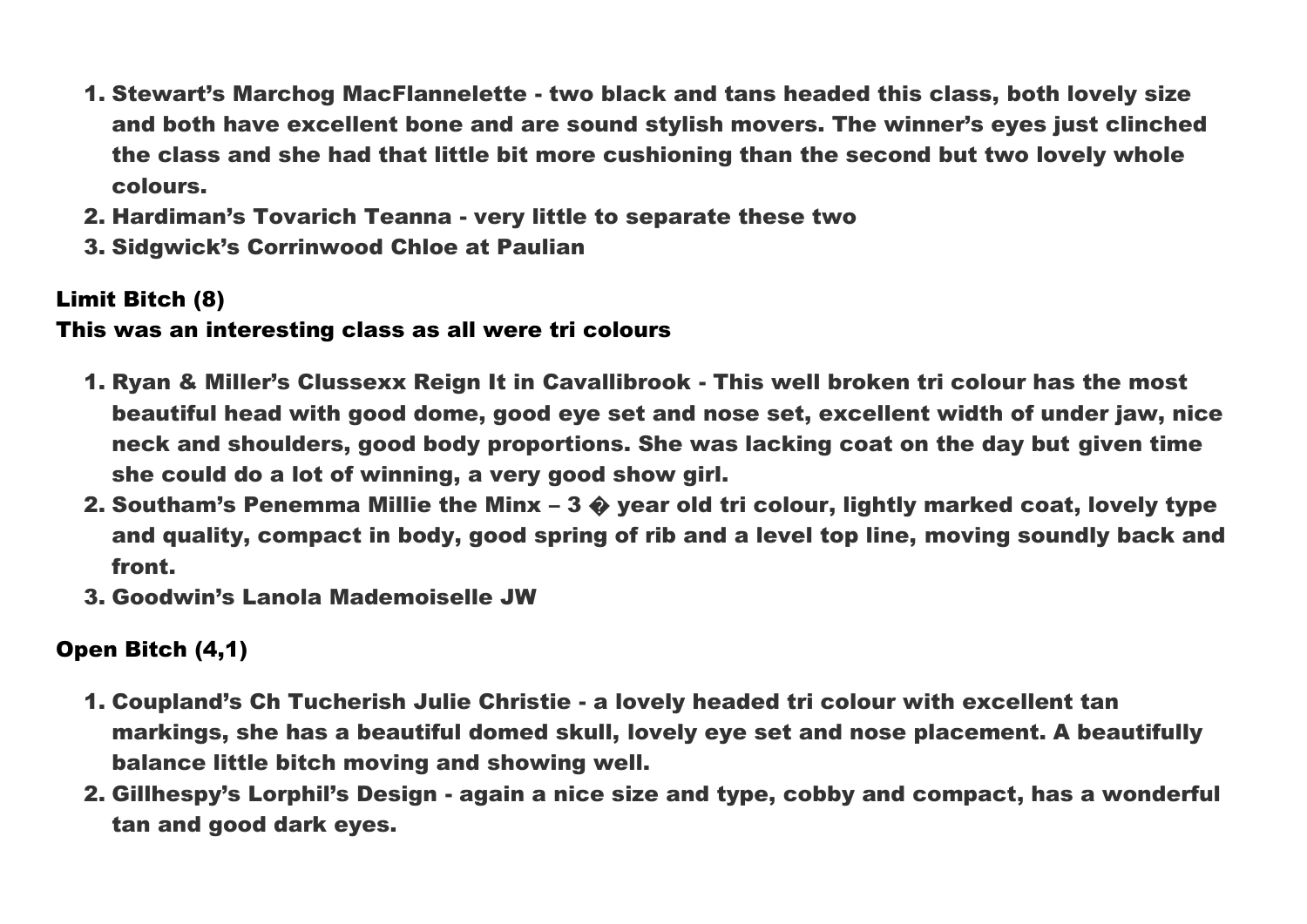3. Bailey's Aldoricka Savannah at Peakdowns

# Special Open B/T Bitch (2,1)

1. Stone's Maynorth Back to Black JW - standing alone, very well bodied, good spring of rib, her coat was of the correct texture. She retained a level top line but would benefit from a little less weight

# Special Open Tri Bitch (5,1)

- 1. Bowles-Robinson's Ch Baldragon She Demands JW stunning tri colour made to fit the standard. She has a beautiful head and excellent dome, lovely eye set, her eyes are dark and appealing, correct nose placement, good width of under jaw. One of the nicest things about this bitch was her good reach of neck and shoulder placement. Her well broken coat was in excellent condition. She had good body proportions and length of leg and she looked stunning on the move today. I had no hesitation in awarding her BCC and BIS.
- 2. Gutner's Multi Ch Fleur De Lys De Melcourt a sound pleasing tri coloured bitch with pleasant head and good dark eye, a nicely proportion body and a sound stylish mover in good coat.
- 3. Potter's Toyswood Counting Stars

# Special Open Blen Bitch (3)

- 1. Willey & Siddle's Ch Penemma Misty for Me JW this is a beautiful bitch and unlucky to meet the CC and RCC winners today, her owners know how much I like this bitch and always have. She is a sound free moving bitch with wonderful proportions through-out. I just felt on the final assessment she was a little light in body.
- 2. Boyer's Headras Miss Moneypenny a small well broken Blenheim, very well proportioned through-out, has a pretty head but I would just like a little bit more all-round on this bitch.